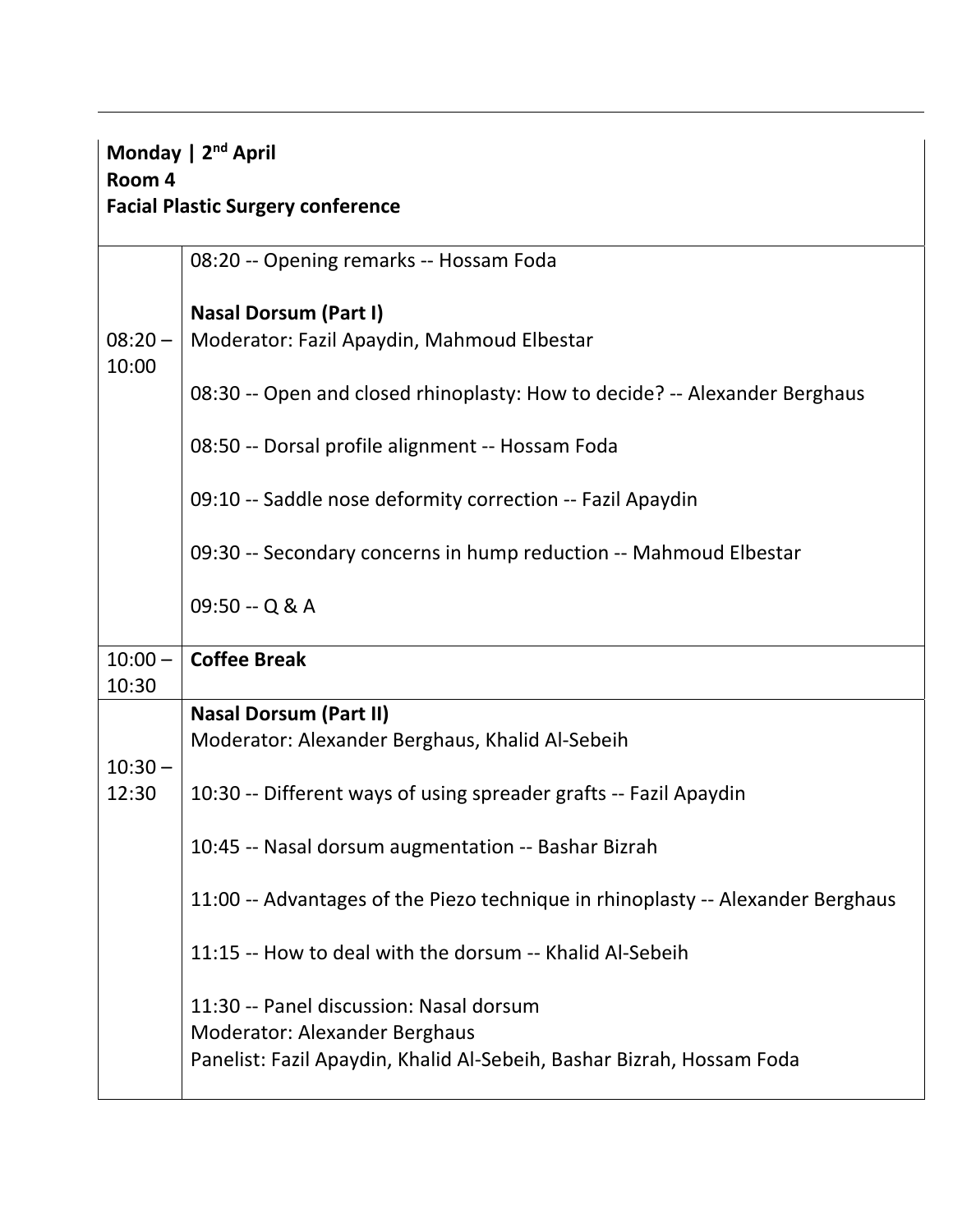| $12:30 -$ | <b>Lunch Break</b>                                                          |
|-----------|-----------------------------------------------------------------------------|
| 14:00     |                                                                             |
|           | Nasal tip (Part I)                                                          |
| $14:00 -$ | Moderator: Fadi Kanaan, Bashar Bizrah                                       |
| 15:30     |                                                                             |
|           | 14:00 -- Surgical & Clinical nasal anatomy -- Paul Yazbek                   |
|           | 14:20 -- Adjusting tip projection & Rotation -- Hossam Foda                 |
|           |                                                                             |
|           | 14:40 -- Modifications to lateral crural turn-in flap -- Alexander Berghaus |
|           | 15:00 -- Cartilage grafting in nasal tip -- Fazil Apaydin                   |
|           |                                                                             |
|           | 15:20 -- Q & A                                                              |
|           |                                                                             |
| $15:30 -$ | <b>Coffee Break</b>                                                         |
| 16:00     |                                                                             |
|           | <b>Nasal Tip (Part II)</b>                                                  |
| $16:00 -$ | Moderator: Fazil Apaydin, Paul Yazbek                                       |
| 17:45     |                                                                             |
|           | 16:00 -- Medial crural footplate revisited -- Khalid Al-Sebeih              |
|           |                                                                             |
|           | 16:15 -- Tip suturing techniques -- Fazil Apaydin                           |
|           | 16:30 -- Management of the over projected tip -- Hossam Foda                |
|           |                                                                             |
|           | 16:45 -- Avoiding Post-op problems in tip surgery -- Bashar Bizrah          |
|           | 17:00 -- Panel discussion: Nasal tip                                        |
|           | Moderator: Fazil Apaydin                                                    |
|           | Panelists: Alexander Berghaus, Hossam Foda, Paul Yazbek, Mahmoud Elbestar   |
|           |                                                                             |
| 17:45     | <b>End of Day</b>                                                           |
|           |                                                                             |

**Tuesday | 3rd April Room 4**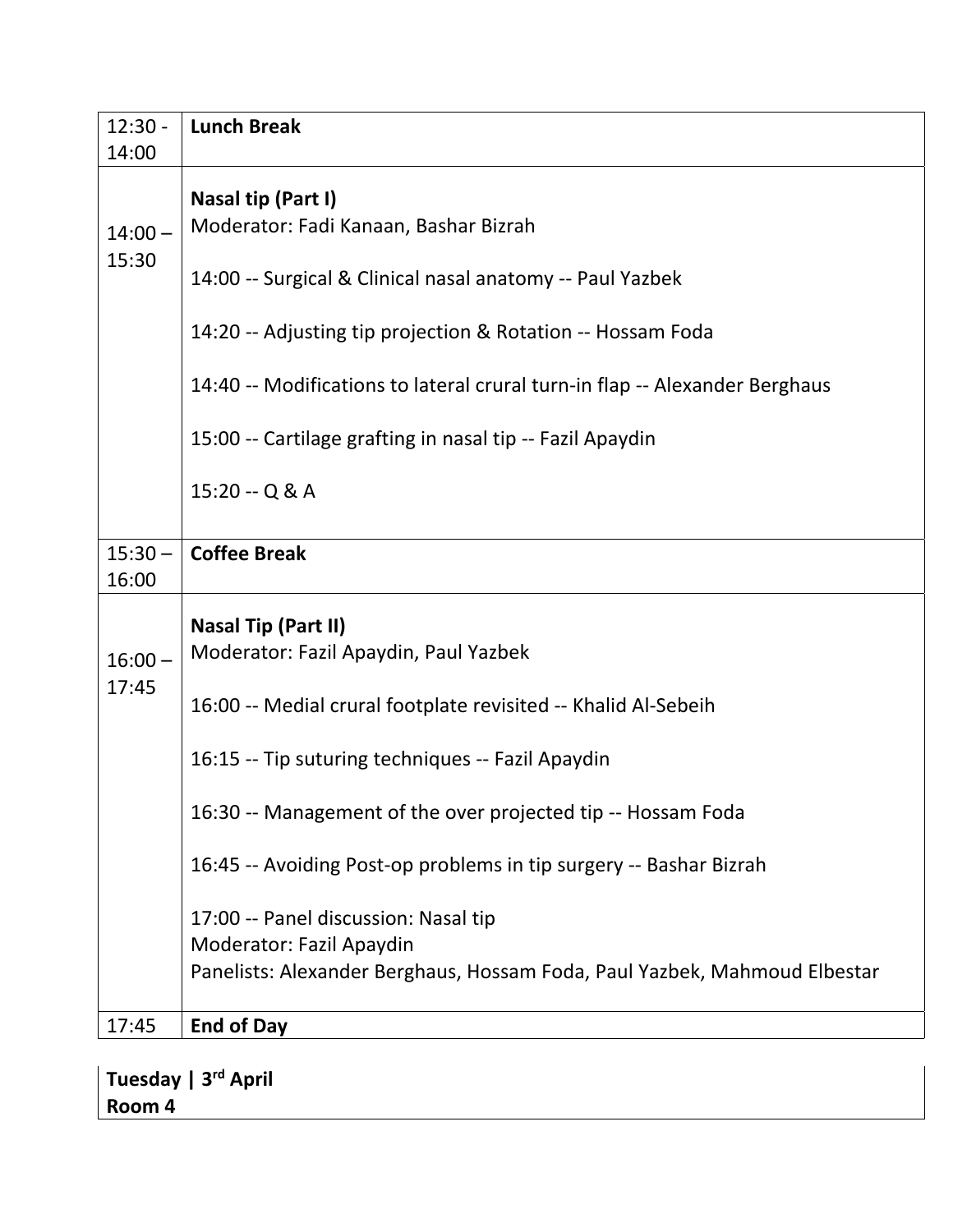## **Facial Plastic Surgery conference**

|                    | 08:45 - Opening remarks - Hossam Foda                                                    |
|--------------------|------------------------------------------------------------------------------------------|
| $09:00 -$<br>10:30 | <b>Crooked nose</b><br>Moderator: Khalid Al-Sebeih, Bashar Bizrah                        |
|                    | 09:00 -- Correction of crooked noses: A suggested algorithm -- Mahmoud<br>Elbestar       |
|                    | 09:15 -- Osteotomies now and then: A change of paradigms -- Alexander<br><b>Berghaus</b> |
|                    | 09:30 -- Septal surgery in the deviated nose -- Hossam Foda                              |
|                    | 09:45 --Stabilizing the caudal septum & septocolumellar relationship -- Fazil<br>Apaydin |
|                    | 10:00 -- Q & A                                                                           |
| $10:15 -$<br>10:45 | <b>Coffee Break</b>                                                                      |
|                    | Problem-solving in rhinoplasty<br>Moderator: Alexander Berghaus, Paul Yazbek             |
|                    | 10:45 -- The keystone area revisited -- Fazil Apaydin                                    |
| $10:45 -$          | 11:00 -- Nasal base narrowing -- Hossam Foda                                             |
| 12:15              | 11:15 -- How to fix diced cartilage -- Alexander Berghaus                                |
|                    | 11:30 - Thick skin in rhinoplasty -- Khalid Al-Sebeih                                    |
|                    |                                                                                          |
|                    | 11:45 - The unilateral cleft lip nose deformity-- Mahmoud Elbestar                       |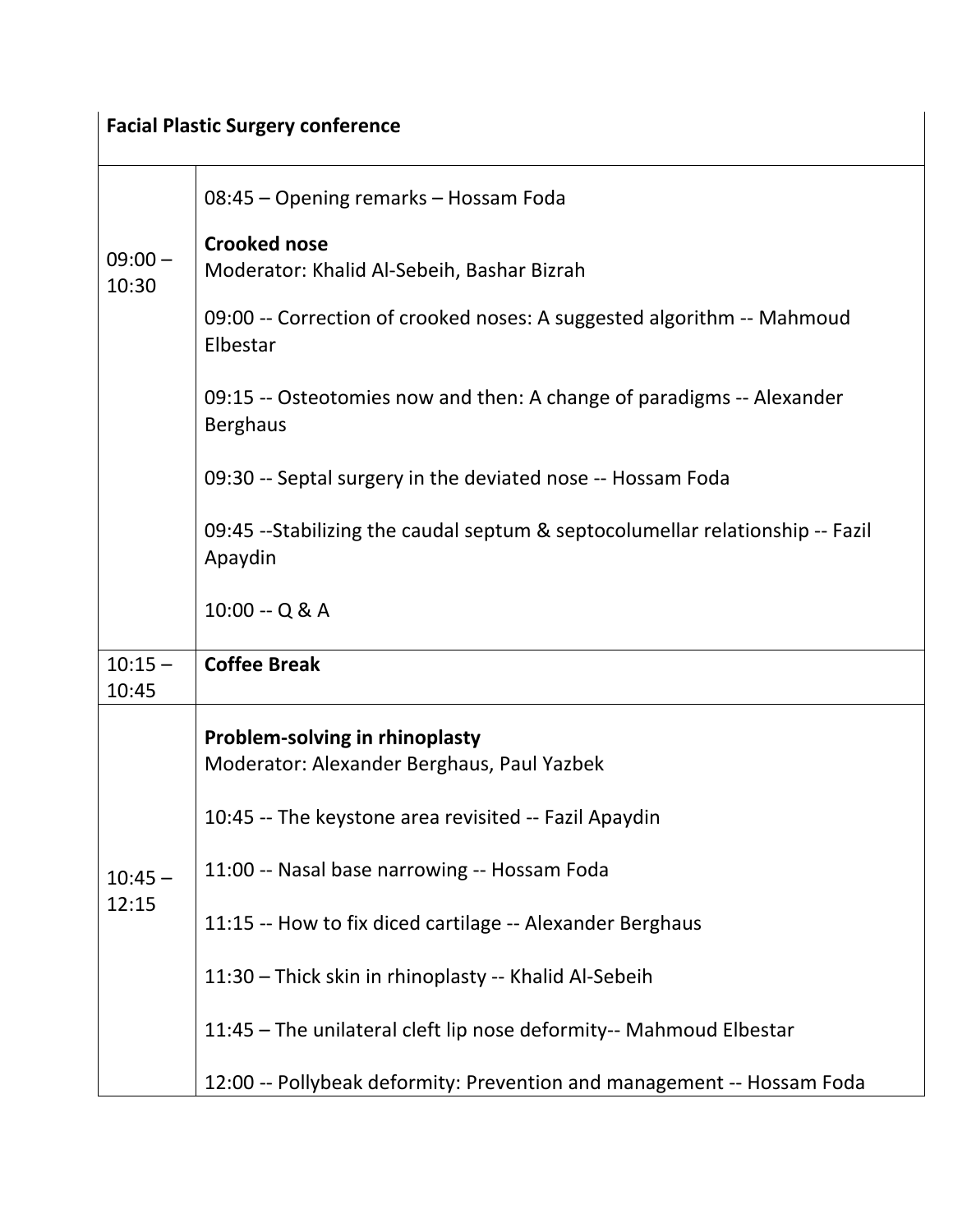| $12:15 -$<br>13:45 | <b>Lunch Break</b>                                                             |
|--------------------|--------------------------------------------------------------------------------|
|                    |                                                                                |
|                    | <b>Revision rhinoplasty (Part I)</b>                                           |
|                    | Moderator: Hossam Foda, Fazil Apaydin                                          |
|                    | 13:45 -- Tip problems in revision surgery -- Hossam Foda                       |
|                    | 14:25 -- Transplants and implants in Rhinoplasty -- Alexander Berghaus         |
| $13:45 -$          | 14:45 -- Revision Rhinoplasty -- Fazil Apaydin                                 |
| 15:15              | $15:05 - Q & A$                                                                |
| $15:15 -$          | <b>Coffee Break</b>                                                            |
| 15:45              |                                                                                |
|                    | <b>Revision rhinoplasty (Part II)</b>                                          |
|                    | Moderator: Mahmoud Elbestar, Khalid Al-Sebeih                                  |
| $15:45 -$<br>16:45 | 15:45 -- Preoperative computer simulation: Tips & tricks -- Alexander Berghaus |
|                    | 16:00 -- Post-Rhinoplasty nasal obstruction -- Hossam Foda                     |
|                    | 16:15 -- Revision Rhinoplasty: What have we learned -- Paul Yazbek             |
|                    | 16:30 -- Reconstructive Rhinoplasty -- Mahmoud Elbestar                        |
|                    | 16:45 -- Panel discussion: My most severe complication and how I fixed it      |
| $16:45 -$          | <b>Moderator: Hossam Foda</b>                                                  |
| 17:30              | Panelist: Alexander Berghaus, Bashar Bizrah, Khalid Al-Sebeih, Fazil Apaydin   |
| $17:30 -$          |                                                                                |
| 18:00              | <b>Rhinoplasty abstract session</b>                                            |
|                    | <b>Moderator: Bashar Bizrah</b>                                                |
|                    | Rhinoplasty in Indian noses -- Swapan Kumar Ghosh                              |
|                    | Anthropometric study of the caucasian nose in a Brazilian city: Relevance of   |